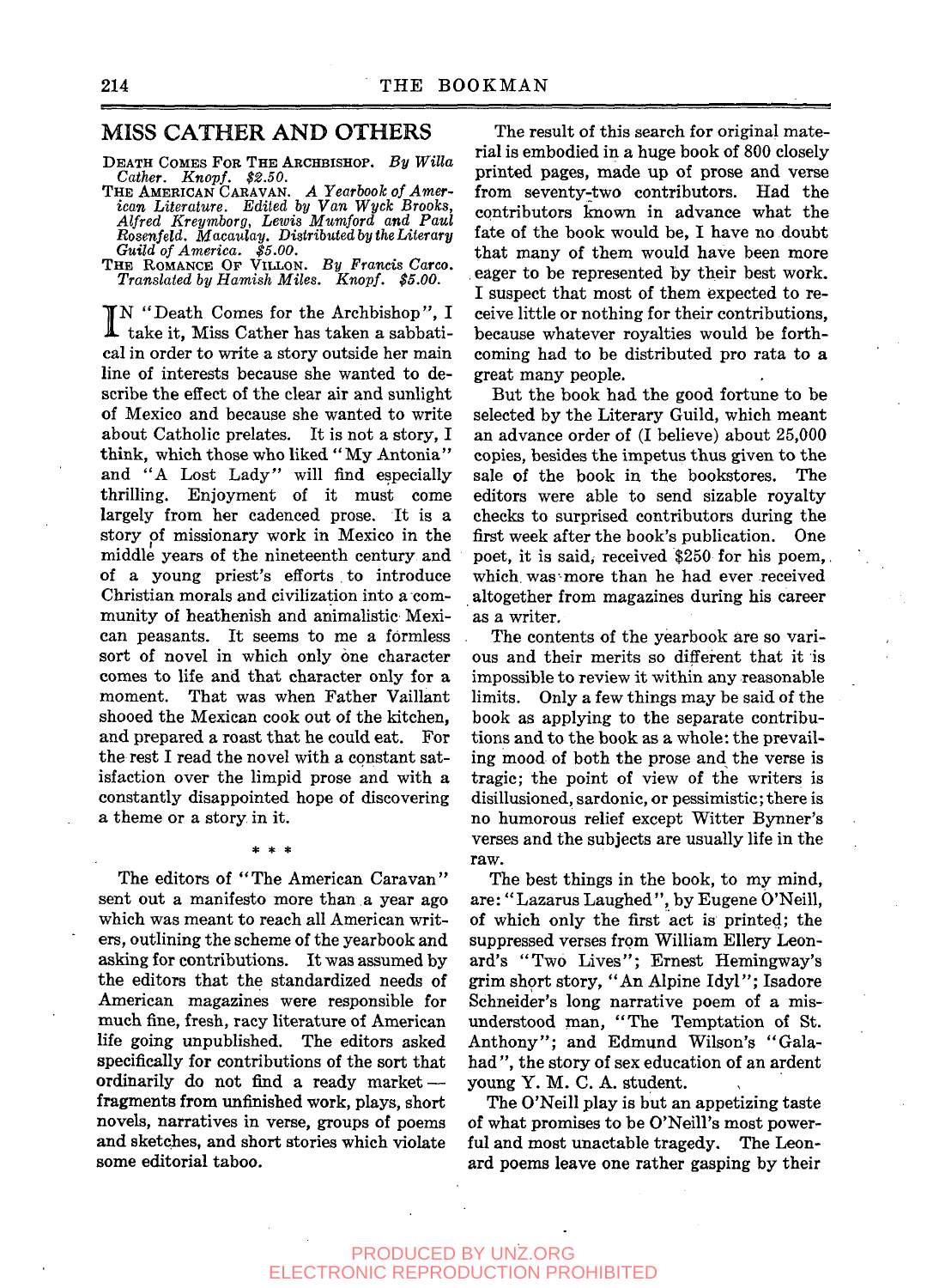unrestraint and shaken by their power. Isadore Schneider has sustained his theme through a long and difficult narrative in verse without any visible flagging of inspiration. Hemingway's "An Alpine Idyl" is about an animal-like peasant who stood the frozen corpse of his wife up in the bam and used the teeth of her open mouth to hang his lantern on while he was working at night. The body could not be buried until the thaws of spring and when the peasant applied to the priest for burial of the body, the priest at first thought the woman had been murdered, because her mouth had been twisted out of shape by the weight of the lantern. The peasant accounted for the twisted mouth stolidly and without seeing anything reprehensible in his actions. A gruesome tale, written with great economy of detail. Wilson's story is a tragi-comedy of the awakening of sex consciousness and a satire upon Y. M. C. A. welfare workers. It seems a little out of date after Wilson's similar treatment of a similar theme in "The Undertaker's Garland" and after Sinclair Lewis' novels; but it is an entertaining bit, with excellent dialogue.

Next in the line of excellence I should place the three stories by Margery Latimer, Edna Bryner, and Gertrude Diamant, all three of them writers whose names, I believe, are unfamiliar to magazine readers and all of them destined for distinguished careers. Much of the material in "The American Caravan" might have appeared in this magazine if it had been submitted to us, so I am inclined to think that it would have been published in others if the authors had used good judgment in choosing the magazines to which they submitted their work. On the other hand there are a number of contributions in the yearbook which I could readily see are not what editors call good magazine material and yet I enjoyed reading them and was glad that the editors of the yearbook had created a place for such material.

"The American Caravan" is to be an annual publication and the editors are to be congratulated both upon their idea and upon its result. So great has been the success of the first volume that they will doubtless have a vast amount of excellent stuff from which to make selections next year. Inevitably they will have to reject some poems, articles and stories as "not quite suited to the present needs of 'The American Caravan', though this rejection does not necessarily imply any lack of merit", and so, in time, another asylum may have to be provided for the homeless manuscripts which not even " The American Caravan" can make place for. The editors of this yearbook are men of taste and culture and they have a healthy enthusiasm for the experimental and unorthodox forms of literary expression. My chief regret upon closing the volume is that the editors themselves did not each contribute some prose or poetry.

It is Francis Carco's notion that Francois Villon was a sensitive and well-bred lad, diffident and weak-willed, who came under the domination of evil companions through a pathetic desire to be accepted as a regular fellow. From this apparently sound assumption, M. Carco has written a novel of Villon's life which is illuminating without being especially impressive, and full of fine scenes without being especially dramatic.

*\* \* \** 

It would seem that M. Carco had deliberately suppressed every impulse he had to make Villon the "beloved vagabond" of the popular cinema and musical comedy imagination. As a student of the lower depths of Paris, about whose denizens he has already written one novel, M. Carco is qualified to present a veracious picture of the mental habits and the ways of life among the thieves and panders Villon associated with; and as a poet and a writer of sensitive prose, he is also qualified to portray the soul of an artist under poverty and ugliness.